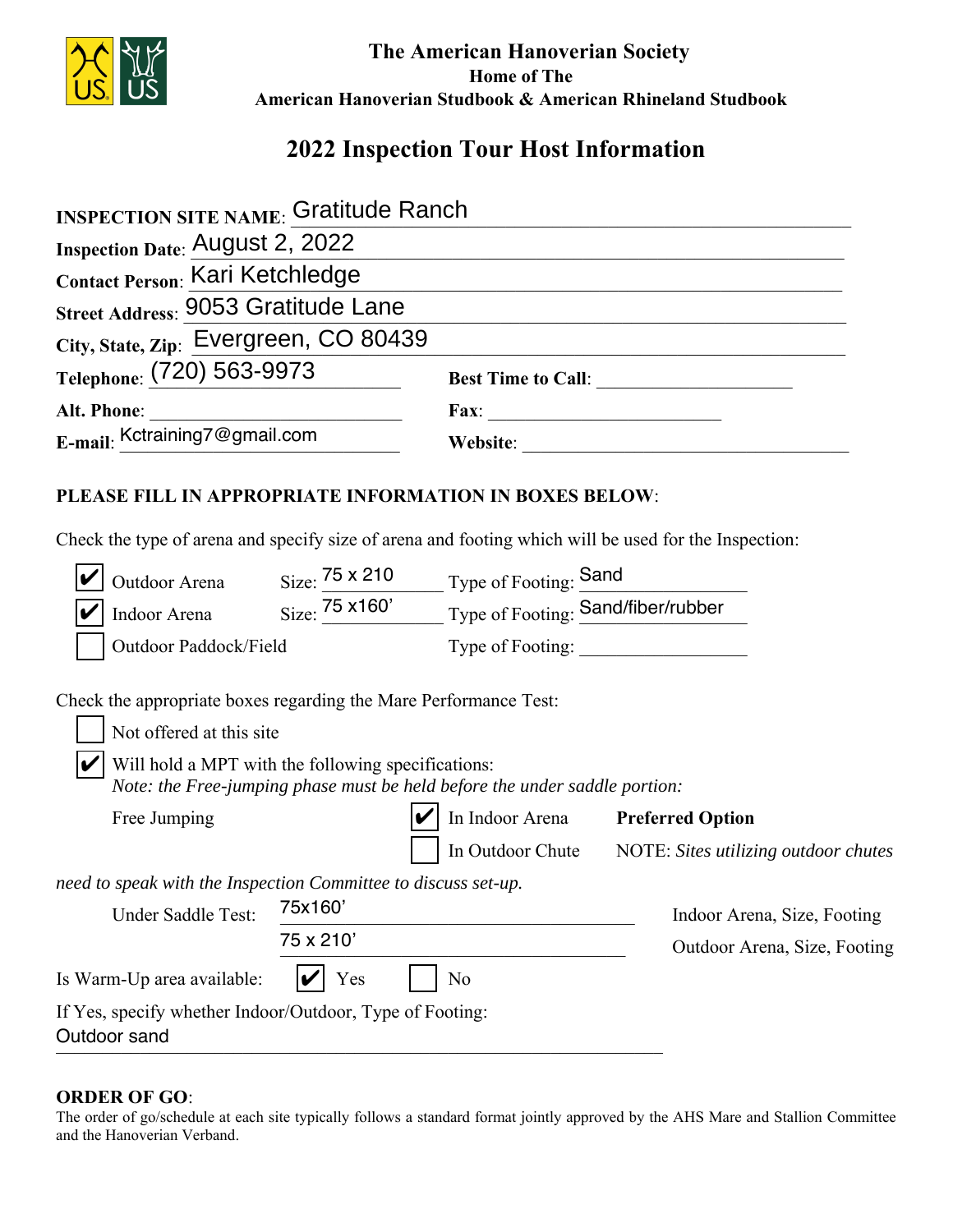- Registration
- Mare Performance Test Free Jumping
- Inspection of non-Hanoverian Mares
- Under saddle portion of the MPT
- Inspection of Hanoverian Mares
- Foal Presentations
- Futurity Classes

**TIME SCHEDULE:** *Note: The time schedule may be revised closer to the inspection date by the Site Host and the AHS Inspection Committee based upon site entries (number of horses) and the finalized travel schedule.* 

| Earliest Day/Arrival Time: 6:00                                                                                                                                                                                       |
|-----------------------------------------------------------------------------------------------------------------------------------------------------------------------------------------------------------------------|
| Registration Estimated Start Time: 8:00                                                                                                                                                                               |
| Inspection Estimated Start Time: 8:00                                                                                                                                                                                 |
| Other Schedule Notes: Schedule is flexible as needed by committee                                                                                                                                                     |
| <b>HOST SITE DETAILS:</b><br><b>Stabling/Veterinarian/Fee Policy</b><br>Will Stabling be Available?<br>Yes<br>N <sub>0</sub><br>$\overline{\log}$<br>Yes<br>If yes, please answer the following: Is Stabling Limited? |
| Type of Stalls Available: Indoor box                                                                                                                                                                                  |
| $\int$ 50<br>Cost, if applicable:<br>/ per stall per night                                                                                                                                                            |
| for the day<br>\$                                                                                                                                                                                                     |
| $\hat{\mathbf{s}}$ 25\$<br>Grounds Fee if applicable                                                                                                                                                                  |
| No Charge for Stabling                                                                                                                                                                                                |
| $  \mathbf{v}  $ per horse OR<br>Grounds Fee is<br>per owner OR<br>per trailer<br>no grounds fee                                                                                                                      |
| Number of Stalls Available:                                                                                                                                                                                           |
| 10<br>(number) permanent stalls available on grounds                                                                                                                                                                  |
| (number) temporary stalls available on grounds                                                                                                                                                                        |
| (number) of permanent stalls available miles from site                                                                                                                                                                |
| (number) of temporary stalls available miles from site.                                                                                                                                                               |
| Type of Bedding:<br><b>Straw</b>                                                                                                                                                                                      |
| Shavings                                                                                                                                                                                                              |
| Other (please specify) Must provide own bedding                                                                                                                                                                       |
| Bedding/Hay available for purchase on grounds:<br>Yes<br>No.                                                                                                                                                          |
|                                                                                                                                                                                                                       |
|                                                                                                                                                                                                                       |

If there are any additional stabling notes/restrictions, please explain: Grounds fee may change, depending on toilet rental and insurance costs<br>
The may change, depending on toilet rental and insurance costs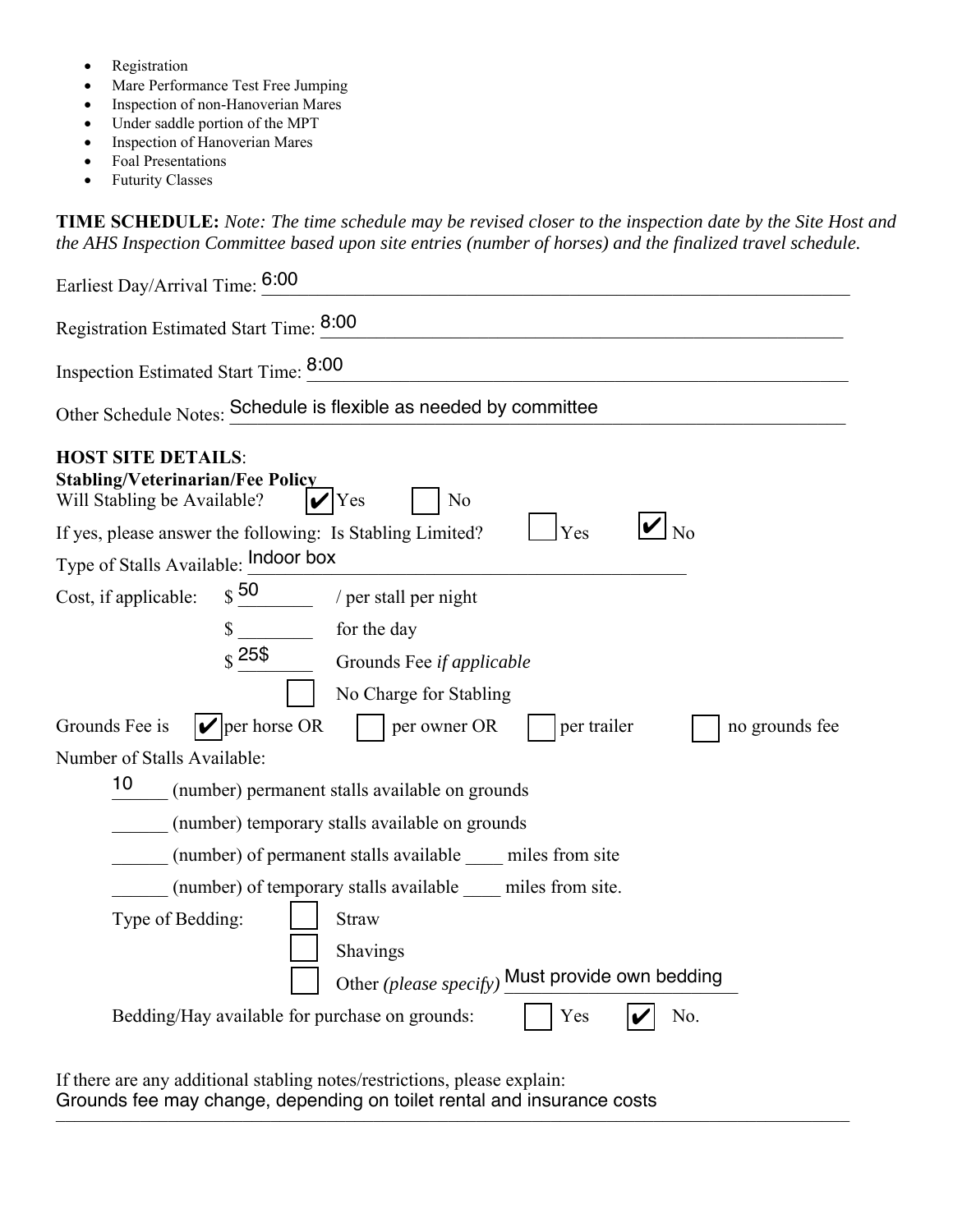If there are any restrictions regarding arrival schedule, please explain:

| Make Stabling Checks Payable to: Integrity Equestrian |                                                                           |              |
|-------------------------------------------------------|---------------------------------------------------------------------------|--------------|
| Payment should be made:                               | At time of reservations $X$                                               | Upon arrival |
| Refund policy:                                        |                                                                           |              |
|                                                       | Name of Veterinarian who will be on call: Littleton Equine Medical Center |              |
| Veterinarian's Telephone Number:                      |                                                                           |              |
|                                                       |                                                                           |              |

### **BRANDING**:

| It is the responsibility of the host to either provide or arrange for the provision of a blacksmith's forge. <i>Note:</i>                                                                                                                                                                                                                           |  |
|-----------------------------------------------------------------------------------------------------------------------------------------------------------------------------------------------------------------------------------------------------------------------------------------------------------------------------------------------------|--|
| Due to damage to brands, charcoal fires, pipes, gas grills and/or acetylene torches will not be used in lieu of                                                                                                                                                                                                                                     |  |
| <i>a forge.</i> NO EXCEPTIONS.<br>$\mathcal{L}$ and $\mathcal{L}$ and $\mathcal{L}$ and $\mathcal{L}$ and $\mathcal{L}$ and $\mathcal{L}$ and $\mathcal{L}$ and $\mathcal{L}$ and $\mathcal{L}$ and $\mathcal{L}$ and $\mathcal{L}$ and $\mathcal{L}$ and $\mathcal{L}$ and $\mathcal{L}$ and $\mathcal{L}$ and $\mathcal{L}$ and $\mathcal{L}$ and |  |

Name of individual who will provide a blacksmith's forge: \_\_\_\_\_\_\_\_\_\_\_\_\_\_\_\_\_\_\_\_\_\_\_\_\_\_\_\_\_\_\_\_\_\_\_\_\_

#### **ACCOMMODATIONS**:

Please list two or three motels within easy travel distance of your inspection. We recommend including at least a couple of national chains such as Holiday Inn, Best Western, or Comfort Inn and Suites.

| Phone:                                                                                                                                                                                                                                                                                                                                                                                                                                            | Miles from Site:    |
|---------------------------------------------------------------------------------------------------------------------------------------------------------------------------------------------------------------------------------------------------------------------------------------------------------------------------------------------------------------------------------------------------------------------------------------------------|---------------------|
| Phone: $\frac{1}{\sqrt{1-\frac{1}{2}} \cdot \frac{1}{2} \cdot \frac{1}{2} \cdot \frac{1}{2} \cdot \frac{1}{2} \cdot \frac{1}{2} \cdot \frac{1}{2} \cdot \frac{1}{2} \cdot \frac{1}{2} \cdot \frac{1}{2} \cdot \frac{1}{2} \cdot \frac{1}{2} \cdot \frac{1}{2} \cdot \frac{1}{2} \cdot \frac{1}{2} \cdot \frac{1}{2} \cdot \frac{1}{2} \cdot \frac{1}{2} \cdot \frac{1}{2} \cdot \frac{1}{2} \cdot \frac{1}{2} \cdot \frac{1}{2} \cdot \frac{1}{2$ | Miles from Site:    |
| Phone:                                                                                                                                                                                                                                                                                                                                                                                                                                            | Miles from Site:    |
| <b>OTHER INFORMATION:</b><br>No Limit<br>This site will be limited to number of horse OR<br>Health Requirements for incoming horses:<br>Coggins Test<br>Health Certificate<br>Other, explain on next line:                                                                                                                                                                                                                                        |                     |
| For Purchase; OR<br>Will Food be Available? If Yes, Available<br>Food will not be available.<br>Spectator Seating Available Near Arena<br>No Dogs on Grounds;<br>Dogs welcome but must be leashed.<br>Parking Limited OR<br>Parking Extensive                                                                                                                                                                                                     | Compliments of Host |
| Type of Parking Surface:                                                                                                                                                                                                                                                                                                                                                                                                                          |                     |
| Any Restrictions on lengths of trailers coming in: If so, specify:                                                                                                                                                                                                                                                                                                                                                                                |                     |